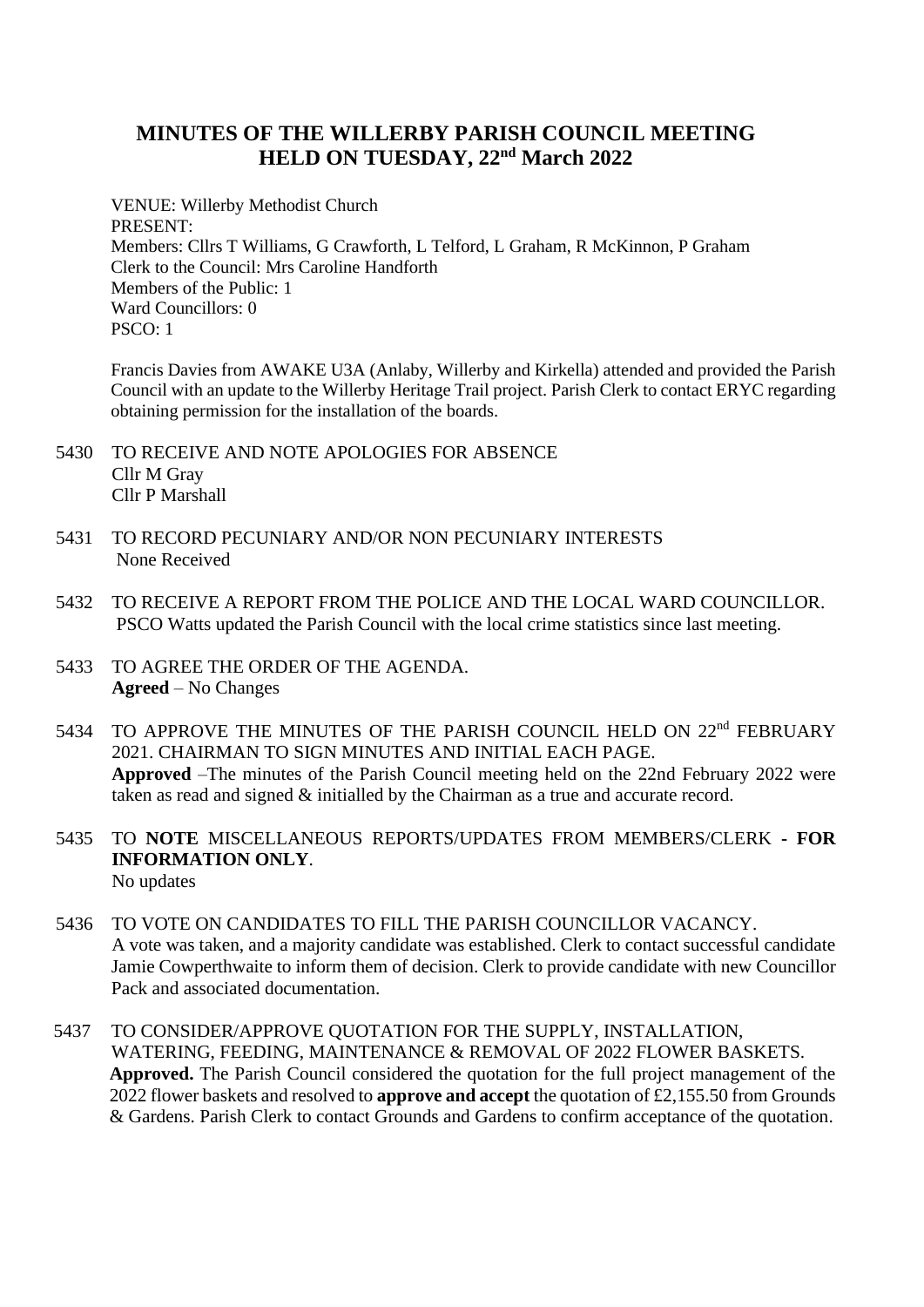5438 TO CONSIDER/APPROVE PLATINUM JUBILEE COMMEMORATIVE BENCH DESIGN. TO CONSIDER/APPROVE QUOTATIONS FOR DELIVERY, SUPPLY, REMOVAL OF BENCH AND INSTALLATIONS.

**Approved** - The Parish Council considered and resolved to **approve** the "Balmoral bench" design by Corido as the preferred choice. **Approved** - The Parish Council considered the quotation for the delivery and supply of the commemorative bench and resolved to **approve and accept** the quotation of £660.00 +VAT from Corido. **Approved** – The Parish Council considered the quotation for the installation of a new commemorative bench and the relocation of a current bench from Willerby Square to Main Street and resolved to **approve and accept** the quotation of £350.00 +VAT from L & K Warcup.

Parish Clerk to contact companies to confirm acceptance of quotations, place order and confirm works.

5439 PARISH CLERK TO INFORM THE PARISH COUNCIL THAT THE ERYC QUEEN'S PLATINUM JUBILEE COMMUNITY GRANT FUNDING APPLICATION HAS BEEN SUCCESSFUL. TO CONSIDER/APPROVE PROPOSALS/QUOTATIONS FOR ADDITIONAL JUBILEE PROJECT(S)

The Parish Clerk informed the Parish Council that the ERYC Queen's Platinum Jubilee Grant application for £500.00 had been successful. The Parish Council considered the proposal to purchase commemorative bookmarks to present to each of the pupils at Willerby Carr Lane Primary School. **Approved**- The Parish Council resolved to **approve and accept** the design and quotation of £342 + VAT from RC Brady (UK) Ltd for the supply and delivery of 450 bookmarks. Parish Clerk to contact RC Brady (UK) Ltd to confirm acceptance of quotation and place order. Parish Clerk to contact Willerby Carr Lane primary school to inform them of project. Use of any additional bookmarks to be added to April's agenda for discussion.

5440 TO INFORM THE PARISH COUNCIL THAT THE AWAKE U3A (ANLABY, WILLERBY AND KIRKELLA) SPONSORSHIP OF THE RAISED FLOWER BED ON WELL LANE HAS NOW ENDED. TO CONSIDER/APPROVE PLANS FOR 2022. The Parish Clerk informed the Parish Council that Cllr M Gray would be happy to take over the maintenance of the flower bed. The Parish Council approved a budget of £50.00 for the purchase of required flowers/plants throughout 2022-2023.

5441 TO RECEIVE A REPORT ON THE YOUNG CHILDREN'S PLAYGROUND.

Cllr G Crawforth provided the Parish Council with a report on the playpark and confirmed that it had been noted at the last inspection that the Rotaweb Climber was juddering when turned at speed, and that the Tea Cup Twister was showing some movement at the base. Cllr G Crawforth confirmed that Streetscape had been to the playpark to look at both of these issues and that grease had been purchased for the Rotaweb Climber, and that the Tea Cup Twister would be monitored. Cllr G Crawforth and Cllr L Telford noted that excessive litter was blowing into the playpark from the school playing field. Parish Clerk to contact school to inform them of issue.

- 5442 TO REVIEW THE LIST OF CORRESPONDENCE RECEIVED SINCE LAST MEETING:
	- NHS East Riding of Yorkshire CCG update 07.03.22

5443 TO PRESENT A REPORT ON ACCOUNTS TO THE END OF FEBRUARY 2022 AND APPROVE THE SCHEDULE OF PAYMENTS FOR MARCH. CHAIRMAN & RFO TO SIGN SCHEDULE OF PAYMENTS.

**Approved.** The Parish Clerk confirmed that balance of the Current Account stands at £29,659 with £3,150 in the Reserve account. Payments this month include payment to Zurich Insurance for accidental damage to playground equipment being added to current policy and payment to Cllr G Crawforth for purchase of grease to maintain the playpark equipment.

5444 TO CONFIRM THE DATE AND TIME OF THE NEXT PARISH COUNCIL MEETING TUESDAY 26TH APRIL 2022, AT THE METHODIST CHURCH BUILDING FROM 7PM